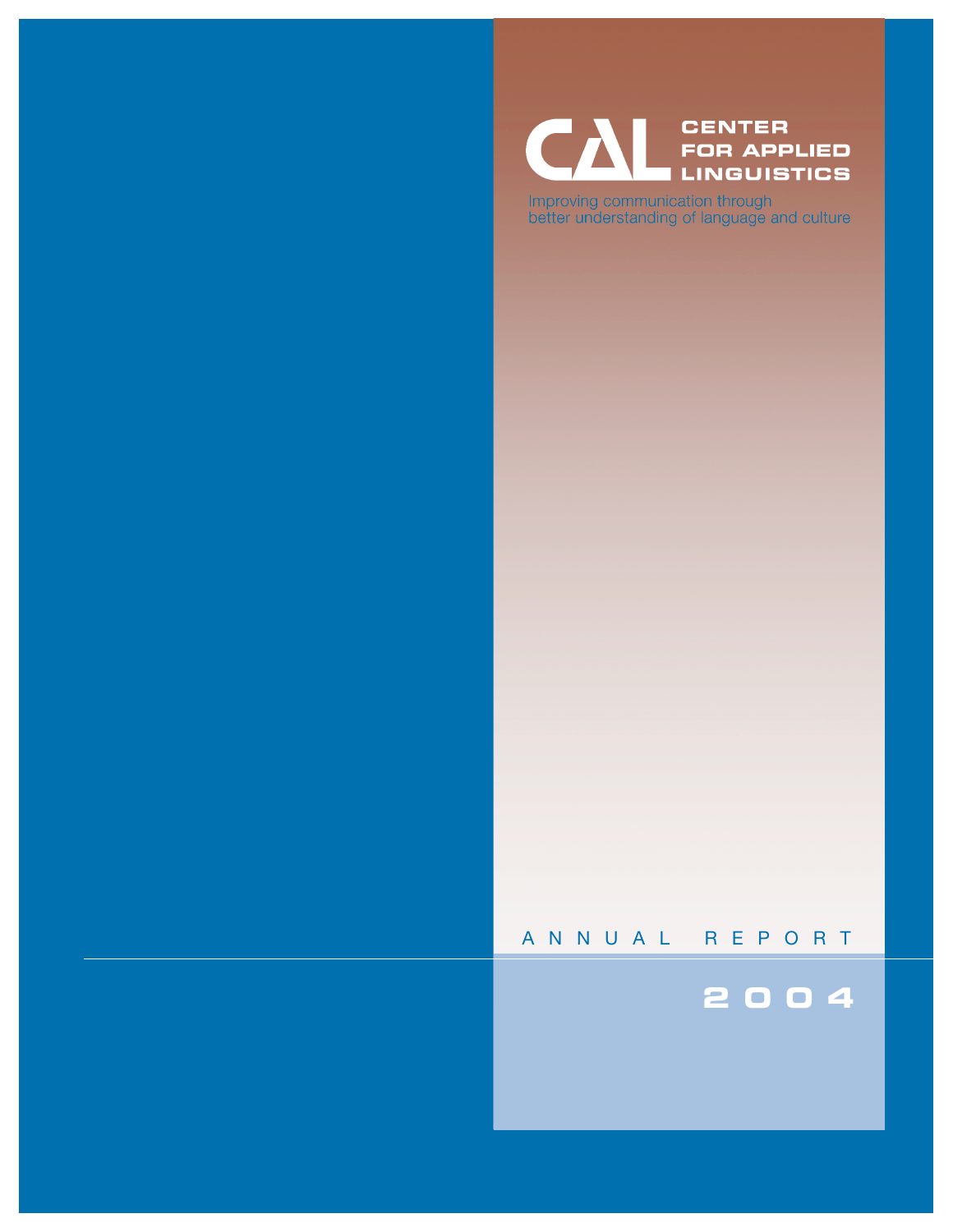

**Celebrate . . . Educate . . . Communicate . . . The power of language learning!**

CAL is a proud supporter of *2005: The Year of Languages* in the United States, a nationwide observance designed to focus attention on the critical importance of language learning. Under the guidance and stewardship of the American Council on the Teaching of Foreign Languages (ACTFL), celebrations are taking place across the country to call attention to the academic, social, and economic benefits of studying other languages and cultures.

CAL's *Year of Languages* activities are described on our Web site, which also provides a link to the ACTFL *Year of Languages* Web site as well as links to other Web sites with useful information on learning languages.

#### www.cal.org/yol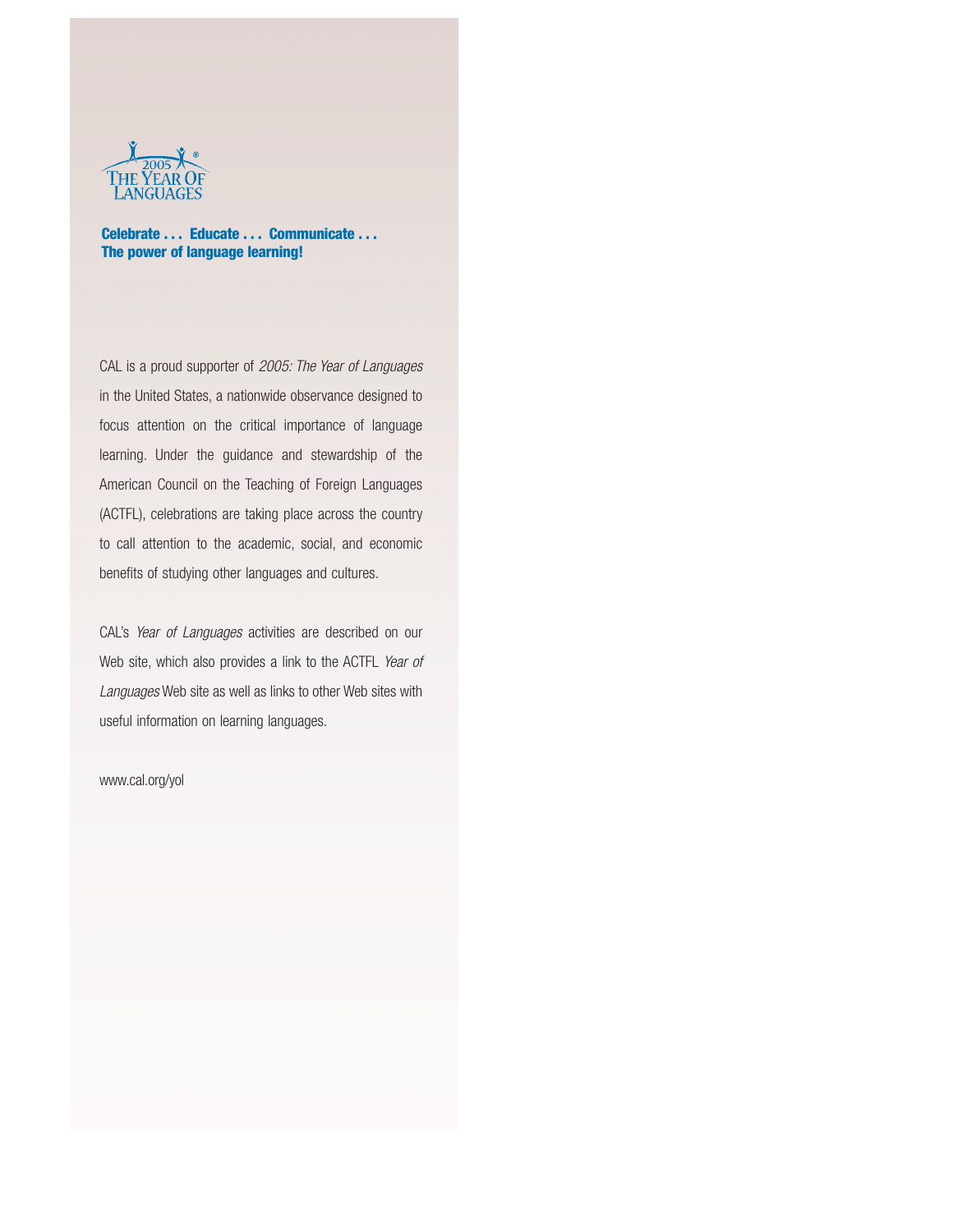## Message **from the President**



As our 2004 Annual Report goes to press, CAL is focusing on the celebration of 2005 as the *Year of Languages* in the United States. For CAL, of course, every year is a year of languages, and 2004 was no exception. Some long-standing projects at CAL came to a close in 2004, while several exciting new programs began, and many others continued without interruption. Although every year brings changes and opportunities, CAL's mandate remains constant. We pursue our mission—to improve communication through better understanding of language and culture—by working toward four goals:

- Promoting and improving the teaching and learning of languages
- Identifying and solving problems related to language and culture
- Serving as a resource for information about language and culture
- Conducting research on issues related to language and culture

I am pleased to share with you our report for 2004, which begins with a brief overview highlighting selected accomplishments from the year. In subsequent pages we provide detailed information about CAL's 2004 projects, services, and publications.

In 2005, we look forward to continuing our commitment to addressing the language and cultural issues that arise in our rapidly changing world. We also look forward to joining our colleagues around the country in celebrating 2005 as the Year of Languages in the United States as we seek to raise awareness of the importance of language and communication to our well-being and to our relationships in the global community.

CAL's accomplishments would not be possible without the individual commitment of each member of our dedicated staff and our Board of Trustees. As we celebrate 45 years of service, we salute our founders and funders, our staff and supporters, our clients and friends, all of whom share our vision of language and culture as valued resources to be nurtured and cultivated.

Warm regards,<br>Donna Christian

Donna Christian CAL President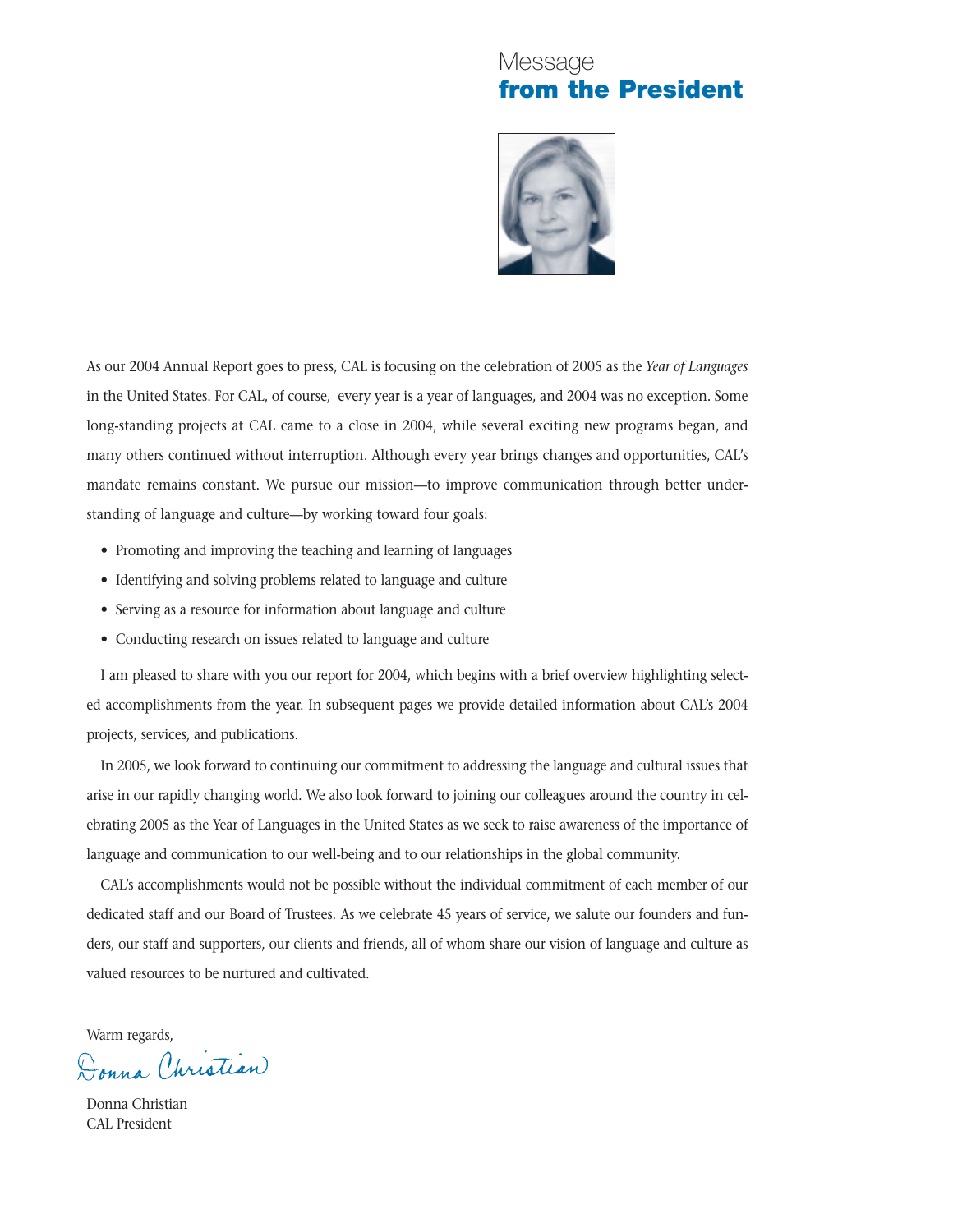## 2004 **The Year at a Glance**

*CAL staff members are grateful for the many opportunities we had in 2004 to work with colleagues and clients on important and exciting issues related to language and culture. Here are some of the highlights of our year.*

#### **Selection as MATO vendor**

We were pleased to be selected by the U.S. Department of Education (ED) as a MATO (Multiple Award Task Order) vendor, making CAL an approved supplier of services to ED and EDaffiliated agencies in the areas of research, policy analysis, and assessment; research and evaluation design; data collection and analysis; and program assessment.

### **Establishment of the Center for Adult English Language Acquisition (CAELA)**

In October 2004, CAL was awarded a contract to establish CAELA, a center whose goal is to help states develop the skills of educators working in adult English as a second language programs.

#### **Development of New Large-Scale Assessments**

CAL worked with the 10-state WIDA Consortium to create large-scale language development assessments for English language learners in Grades K-12. The assessment, called *Assessing Comprehension and Communication in English State to State for ELLs (ACCESS for ELLs)*, meets the legislated demands of the No Child Left Behind Act of 2001.

#### **Expansion of SIOP® Work**

With funding from the Carnegie Corporation of New York and the Rockefeller Foundation, CAL has expanded its research on the SIOP (Sheltered Instruction Observation Protocol) Model to the high school level and is testing a professional development program that includes site-based SIOP coaches.

#### **Completion of TWI Research Project**

Research is a key component of CAL's mission. In 2004, CAL completed a 7-year research project on two-way immersion (TWI), an educational approach that integrates native-Englishspeaking students and native speakers of another language (usually Spanish) and provides instruction to all of the students through both languages. Conducted under the auspices of the Center for Research on Education, Diversity & Excellence, this longitudinal study examined the language development and

academic achievement of students in Spanish-English TWI programs. One outgrowth of this study was the creation of an online searchable nationwide directory of TWI programs, which, at the close of 2004, listed programs at more than 300 schools in 29 states.

#### **New Uses of Technology**

In 2004, CAL adopted the Desire2Learn software, which allows us to create and manage online courses and add technologybased offerings to our portfolio of assessments and professional development workshops. We launched our online training in 2004 with three Assessment Training Online courses, which provided training in oral proficiency assessment using CAL's Simulated Oral Proficiency Interview.

CAL also began work on the development and delivery of a Web-based training course to familiarize foreign language educators working in Grades K-8 with CAL's *Student Oral Proficiency Assessment.*

#### **International Outreach**

Working with the Ghana Education Service under a subcontract from the Education Development Center, CAL began work on the development of literacy standards and the addition of an English component to a mother tongue literacy program in Ghana.

#### **Expanded Services to the Field**

In response to the needs of educators, we continued to expand our service offerings in 2004. With a focus on providing research-based tools to educators working with language learners, CAL's 2004 services included professional development on the use of the SIOPModel and on the use of several curricula developed by CAL; training for *BEST Plus* test administrators and trainers; workshops on using the *SOPA* and *ELLOPA*; and cultural orientation workshops for refugee service providers.

#### **New Publications**

CAL produced many new publications and other products in 2004, including two new books in our *Professional Practice Series*, three new research and educational practice reports, and two new culture profiles on newly arrived refugee groups. A complete list of publications that were developed in 2004 is provided later in this report. ■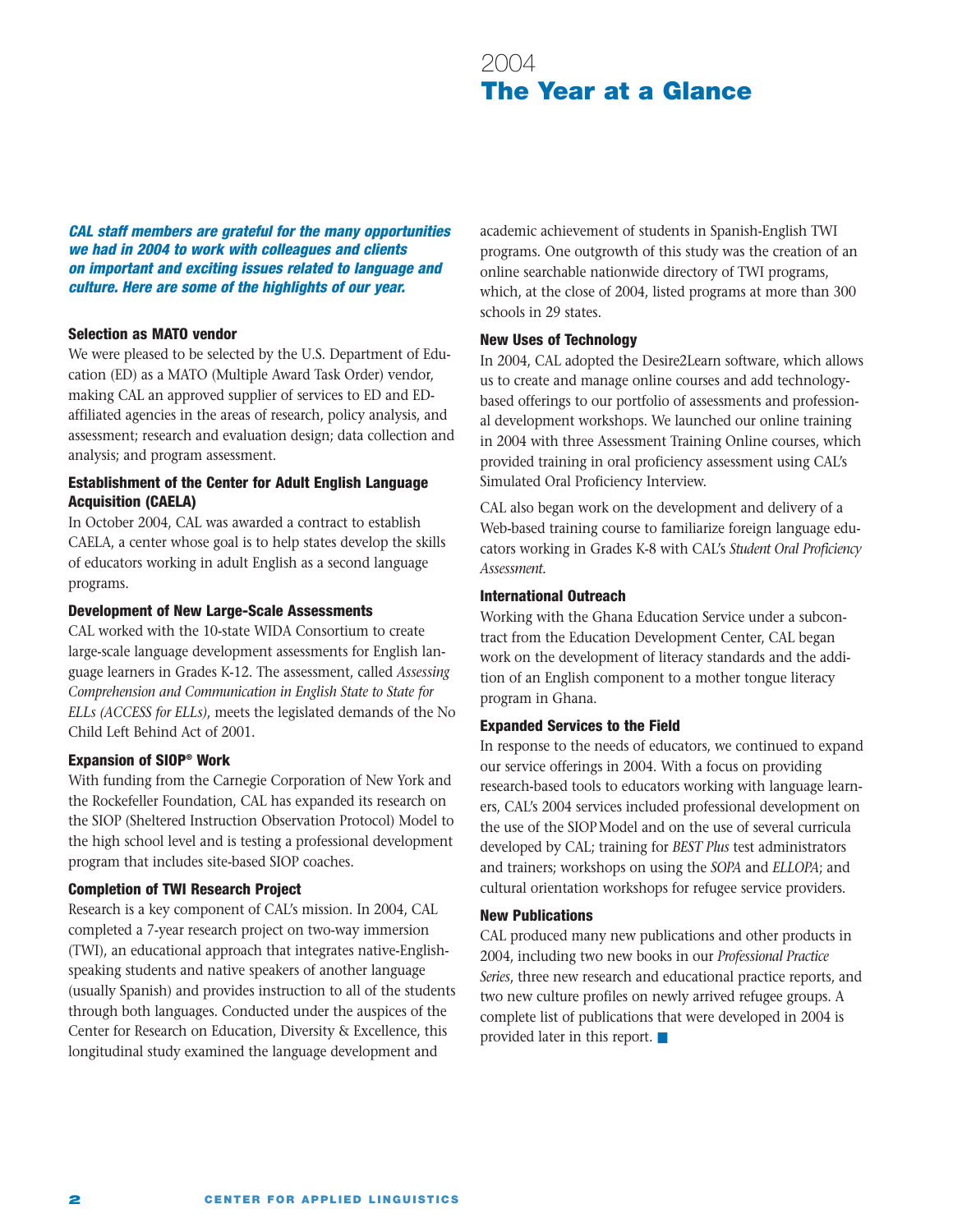## **LANGUAGE AND CULTURE RESOURCES DIVISION**

The projects in this division focus on information collection, analysis, synthesis, and dissemination; development of print and online publications and resources; and professional development for teachers and administrators. This division hosts a library for use by CAL staff and the public.

#### **Center for Adult English Language Acquisition (CAELA)**

Funder: U.S. Department of Education, Office of Vocational and Adult Education October 2004 – September 2007

CAELA helps states build their capacity to improve the skills of teachers and administrators in adult English as a second language (ESL) programs and makes research findings and research-based resources available to practitioners working with adult English language learners. CAELA is the successor to the National Center for ESL Literacy Education (NCLE), operated by CAL from 1989 to 2004.

#### **Cultural Orientation Resource (COR) Center**

Funder: U.S. Department of State; Bureau of Population, Refugees, and Migration October 2001 – September 2005

The COR Center develops and disseminates materials that help refugee newcomers understand fundamental aspects of life in the United States: housing, community services, transportation, health, employment, and cultural adjustment. The COR Center also produces culture profiles on the people, history, and culture of different refugee groups to help U.S. service providers understand new refugee populations.

## **Guidebook on Seniors Learning English as a Second Language**

Funder: Senior Service America, Inc. May 2003 – April 2005

Adult ESL staff at CAL are developing a publication, *Seniors Learning English: A Guide for Service Providers*, which outlines the characteristics and educational and workplace placement needs of seniors who are learning English as a second language.

#### **Inglés Sin Barreras**

Funder: Lexicon Corporation January – July 2004

CAL developed a facilitator's guide to use *Inglés Sin Barreras*, a self-study, video-based English instructional program for Spanish speakers.

### **National Center for ESL Literacy Education (NCLE)**

Funder: U.S. Department of Education, Office of Vocational and Adult Education September 1989 – August 2004

NCLE collected and disseminated information about literacy education for adults learning English as a second language and provided technical assistance to adult ESL literacy programs. The Center for Adult English Language Acquisition was established at CAL in October 2004 to continue much of the work formerly carried out by NCLE.

#### **Parent Time Curriculum for Adults Learning English**

Funder: National Center for Family Literacy (NCFL) January 2004 – March 2005

In collaboration with NCFL, CAL staff developed curriculum units to be used in programs for adults learning English and in family literacy programs.

#### **Reading Instruction for Adult English Language Learners**

Funder: Fairfax County Public Schools October 2004 – June 2005

CAL is developing a *Trainer's Guide to Teaching Reading to Adult ESOL Learners* with accompanying workshops.

## **Resources for Teachers and Administrators: English Language Learners in Grades 9-12**

Funder: Council of Chief State School Officers October – December 2003

CAL developed a print and Web-based annotated collection of publications and Web sites for educators on ways to promote the literacy development and academic success of immigrant students in high school.

#### **Review of Adult ESL Education in the United States**

Funder: U. S. Department of Education, Office of Vocational and Adult Education May 2003 – June 2004

CAL prepared a report summarizing the state of adult ESL instruction in the United States for presentation to the Organization for Economic Cooperation and Development.

#### **Somali Bantu Cultural Orientation Project**

Funder: Immigrant and Refugee Community Organization October 2003 – March 2004

CAL collected information about the ways in which the Somali Bantu are being served by refugee service providers in the United States, then developed cultural orientation materials to assist refugee service providers.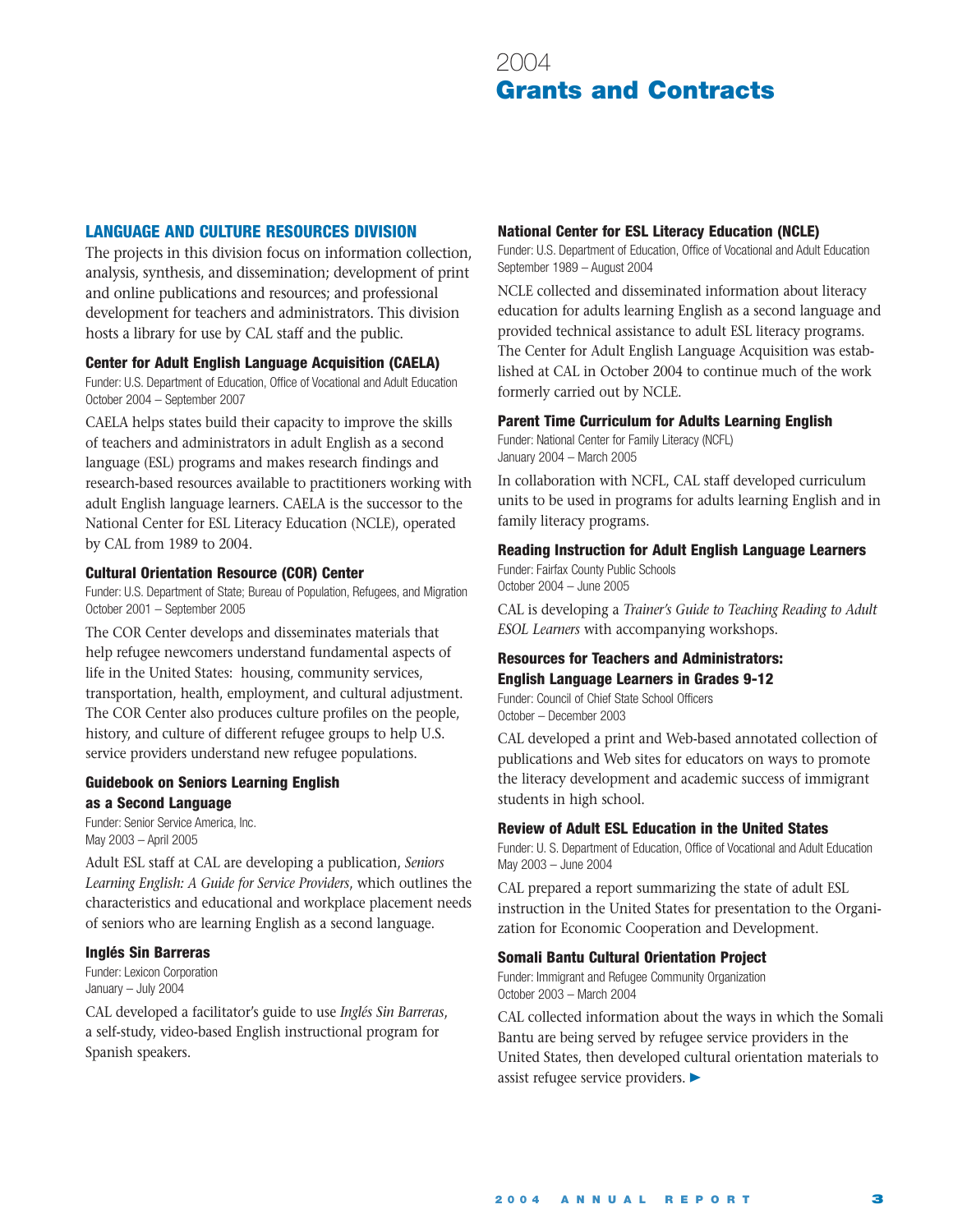#### **Technical Assistance for Program Planning**

Funder: National Institute for Literacy October 2004 – September 2005

CAL is working with MPR Associates and World Education to convene groups of adult ESL experts, conduct a literature review on adult ESL education, participate in a review of services provided for adults learning English, and write three background papers on topics in adult ESL education.

## **Toolkit of Resources for Working with Adult English Language Learners**

Funder: U.S. Department of Education, Office of Vocational and Adult Education October 2003 – September 2004

In collaboration with the National Center for Family Literacy, CAL developed a set of resources to help educators in adult education and family literacy programs serve the English language learners in their programs.

## **LANGUAGE AND LITERACY DIVISION**

CAL's Language and Literacy Division specializes in projects that center on literacy acquisition in the elementary and secondary grades, particularly among learners for whom English is a second language.

## **Acquiring Literacy in English**

Funders: National Institute of Child Health and Human Development; and U.S. Department of Education, Institute of Education Sciences September 2000 – May 2006

CAL is conducting a research program focused on the acquisition of English literacy by Spanish-speaking children. The program includes three research subprojects:

#### **Early Childhood Language and Literacy Development**

This study looks at (1) the links between the growth of skills in Spanish and English of 4- to 6-year-old bilingual children and (2) differences in the literacy development process for monolingual and bilingual children.

#### **Transfer of Reading Skills in Bilingual Children**

In order to understand the role of the mother tongue in the development of English reading competency, this study focuses on awareness of speech sounds and the structure of words among Spanish-English bilingual fourth- and fifthgrade children.

### **Spelling as an Indicator of English Literacy Development**

This study aims to explain high levels of transfer from Spanish to English spelling among bilingual children in Grades 3 to 5 and to determine the relationships between English spelling skills and English reading skills in bilingual children.

### **Comprehensive Regional Technical Assistance Center – Region XIV**

Funder: U.S. Department of Education, Office of Elementary and Secondary Education, via subcontract from the Educational Testing Service (ETS) October 2003 – June 2005

CAL collaborates with ETS to operate a technical assistance center for Florida, Puerto Rico, and the Virgin Islands to help state and local education agencies better meet the needs of children from high poverty backgrounds, including those who are learning English as a second language.

### **National Literacy Panel**

Funder: U.S. Department of Education, Institute of Education Sciences, via subcontract from SRI International October 2001 – June 2005

CAL is conducting a comprehensive, evidence-based review of the research literature on the development of literacy among children and youth who are learning English as a second language.

#### **Reading First Technical Support**

Funder: U. S. Department of Education, via subcontract from DataEast, LLC December 2003 – December 2006

CAL is working with DataEast, LLC, to provide and disseminate information to state grantees about the Reading First initiative of the No Child Left Behind Act. CAL's role is to research relevant sources of information for delivery over the Reading First Support Web site.

## **LANGUAGE TESTING DIVISION**

Staff in CAL's Language Testing Division (LTD) conduct a broad range of research and development projects related to the assessment of language skills in learners of all ages.

#### **Acquiring Literacy in English**

Funders: National Institute of Child Health and Human Development; and U.S. Department of Education, Institute of Education Sciences September 2000 – May 2006

LTD collaborates on this project with staff from the Language and Literacy Division by managing the development and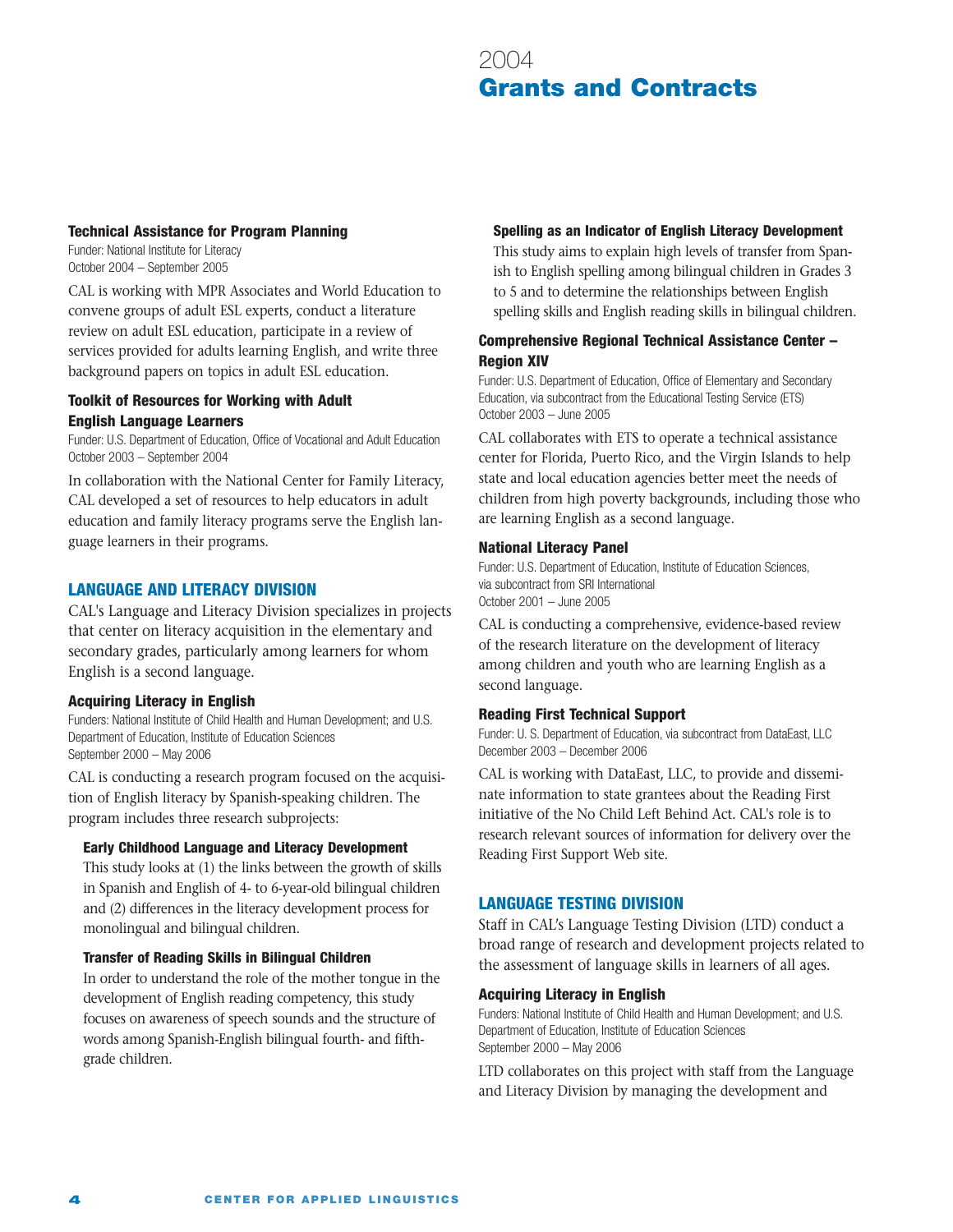validation of assessments, sharing the assessments with other researchers, and assisting in the analysis of data.

#### **Adult English as a Second Language Assessment**

Funder: U.S. Department of Education, Office of Vocational and Adult Education October 2004 – March 2006

CAL is working with MPR Associates to create a plan for the design of assessment instruments to be used to measure the English language acquisition of adult learners.

#### **Arabic Language Network K-12**

Funder: U.S. Department of Education, International Research and Studies Program, via subcontract from The George Washington University October 2003 – September 2004

Building on an ongoing K-12 Arabic teaching project of the National Capital Language Resource Center, CAL staff developed a Web site and a network that will connect K-12 Arabic teachers across the United States to share resources and information and to develop standards.

#### **Assessment of Study Abroad**

Funder: U.S. Department of Education, International Research and Studies Program, via subcontract from Georgetown University August 2002 – August 2006

CAL staff serve as language and testing experts on a study of students from four institutions (Dickinson College, Georgetown University, Rice University, and University of Minnesota) that focuses on the effects of study abroad on language learning, intercultural awareness, and interdisciplinary development.

#### **Computerized Oral Proficiency Instrument (COPI) Test Administration Project**

Funder: U. S. Department of Education, International Research and Studies Program December 2003 – December 2006

CAL is operationalizing the Arabic and Spanish versions of the *COPI*, which involves making the tests available on CD-ROM, developing a CD-ROM-based *COPI* rater training course for each language, and developing a *COPI* module to enhance an existing online distance learning course for rater training.

### **Development of Internet-Based Batteries of Chinese and Korean Oral Proficiency Tests: Advanced Level**

Funder: U.S. Department of Education, International Research and Studies Program, via subcontract from Language Analysis Systems March 2003 – March 2004

CAL worked with Language Analysis Systems to develop Internet-based oral proficiency tests of Chinese and Korean for business professionals. All test tasks were aligned with the ACTFL Advanced proficiency level.

#### **Development of National Web-Based Tests for the LCTLs (Less Commonly Taught Languages)**

Funder: U.S. Department of Education, International Research and Studies Program January 2000 – December 2004

CAL developed two operational Web-based tests of listening and reading proficiency for Arabic and Russian and created a replicable test framework for Web-delivered listening and reading tests in the less commonly taught languages.

#### **Enhanced Assessment Instruments for English Language Learners (WIDA Consortium Project)**

Funder: Wisconsin Department of Public Instruction May 2003 – June 2005

CAL developed, piloted, and field-tested assessments to measure the English language acquisition of English language learners for an annual statewide K-12 testing system that is compliant with the demands of the No Child Left Behind legislation.

## **Foreign Language NAEP (National Assessment of Educational Progress) Item Development**

Funder: Educational Testing Service (ETS) September 2000 – May 2004

CAL collaborated with ETS and the American Institutes for Research to develop items for the 2003 foreign language NAEP according to the NAEP framework and specifications developed through a previous project conducted by CAL.

### **Harvard University English Language Placement Test (HUELPT)**

Funder: Harvard University November 2002 – August 2004

The HUELPT is administered three times a year to all students enrolled in the Harvard University English Language Institute. CAL assisted Harvard in analyzing, tracking, and storing HUELPT data. ▶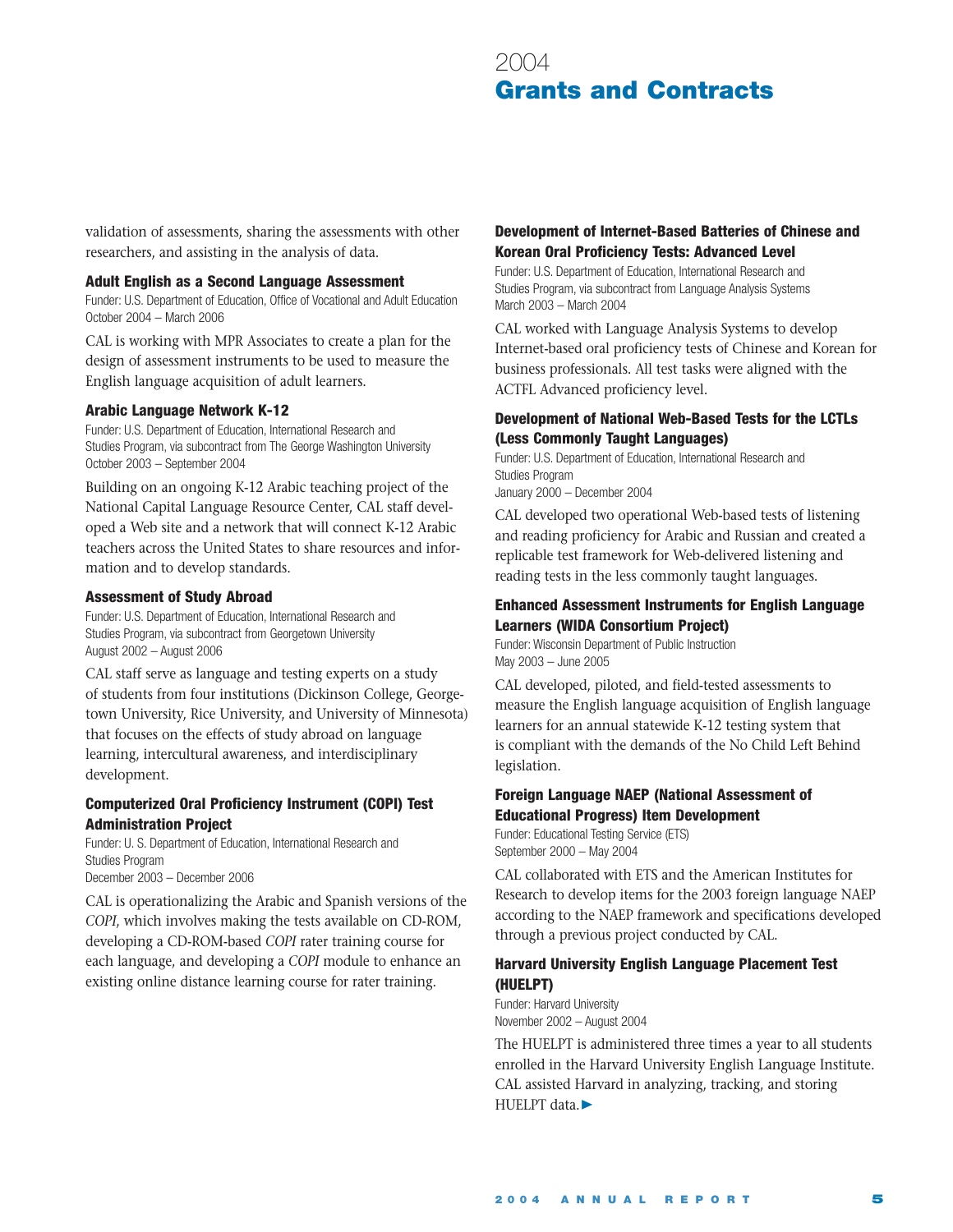### **Investigating and Developing a Framework for Optimal Assessment of Oral Proficiency**

Funder: U.S. Department of Education, International Research and Studies Program October 2002 – September 2004

In cooperation with the American Council for the Teaching of Foreign Languages, Brigham Young University, the Defense Language Institute, and San Diego State University, CAL developed a framework that describes the delivery of level-specific oral proficiency assessments via the Web.

#### **National Capital Language Resource Center (NCLRC)**

Funder: U.S. Department of Education, International Research and Studies Program, via subcontract from Georgetown University August 2002 – August 2006

CAL is working with Georgetown University and The George Washington University to operate the NCLRC, a foreign language resource center. CAL develops tests, provides information on materials for teaching the less commonly taught languages, trains teachers, and uses multimedia to provide learning materials about testing.

#### **Online Professional Development in Assessing Oral Language Proficiency**

Funder: U.S. Department of Education, International Research and Studies Program October 2001 - December 2004

In cooperation with the American Council on the Teaching of Foreign Languages (ACTFL), LTD staff developed a distance learning course that introduces participants to oral proficiency testing skills and the ACTFL Guidelines.

## **LANGUAGE EDUCATION AND ACADEMIC DEVELOPMENT (LEAD) DIVISION**

LEAD staff conduct research and offer professional development on issues related to English as a second language, bilingual education, sheltered instruction, two-way immersion, and program design for English language learners and their teachers in K-12 settings.

## **Academic Literacy Through Sheltered Instruction for English Language Learners in Secondary Schools**

Funders: Carnegie Corporation of New York and the Rockefeller Foundation June 2003 – December 2006

CAL conducts research on the SIOP (Sheltered Instruction Observation Protocol) Model and provides professional development to secondary teachers in two New Jersey school districts.

#### **Arlington Two-Way Immersion Program Evaluation**

Funder: Arlington Public Schools, VA March – September 2004

CAL staff collected and analyzed data on the Spanish and English proficiency of students in the Arlington school district's two-way immersion program.

#### **Assimilating Hispanic Students into the Mainstream**

Funder: U.S. Department of Education, via subcontract from The Georgia Project June 2001 – June 2006

CAL works with The Georgia Project to provide technical assistance and professional development on improving the academic achievement of English language learners in school systems and communities in Georgia.

#### **Buhrer Elementary Two-Way Immersion Project**

Funder: Cleveland Public Schools, OH September 2002 – September 2006

CAL provides technical assistance to an elementary two-way immersion school in three areas: program design and implementation, professional development, and program evaluation.

#### **Center for Research on Education, Diversity & Excellence**

Funder: U.S. Department of Education, Institute of Education Sciences, via subcontract from the University of California Santa Cruz July 1996 – March 2004

As a partner in this center, CAL had major responsibility for dissemination and outreach activities, including the development of publications (research and educational practice reports, journal articles, and summary briefs); conference planning; and networking with other research centers, regional labs, and comprehensive centers.

#### **ELLCID Project**

Funder: U.S. Department of Education, Office of English Language Acquisition, via subcontract from Cheyney University October 2001 – June 2004

CAL assisted Cheyney University in providing online and faceto-face professional development to teachers working with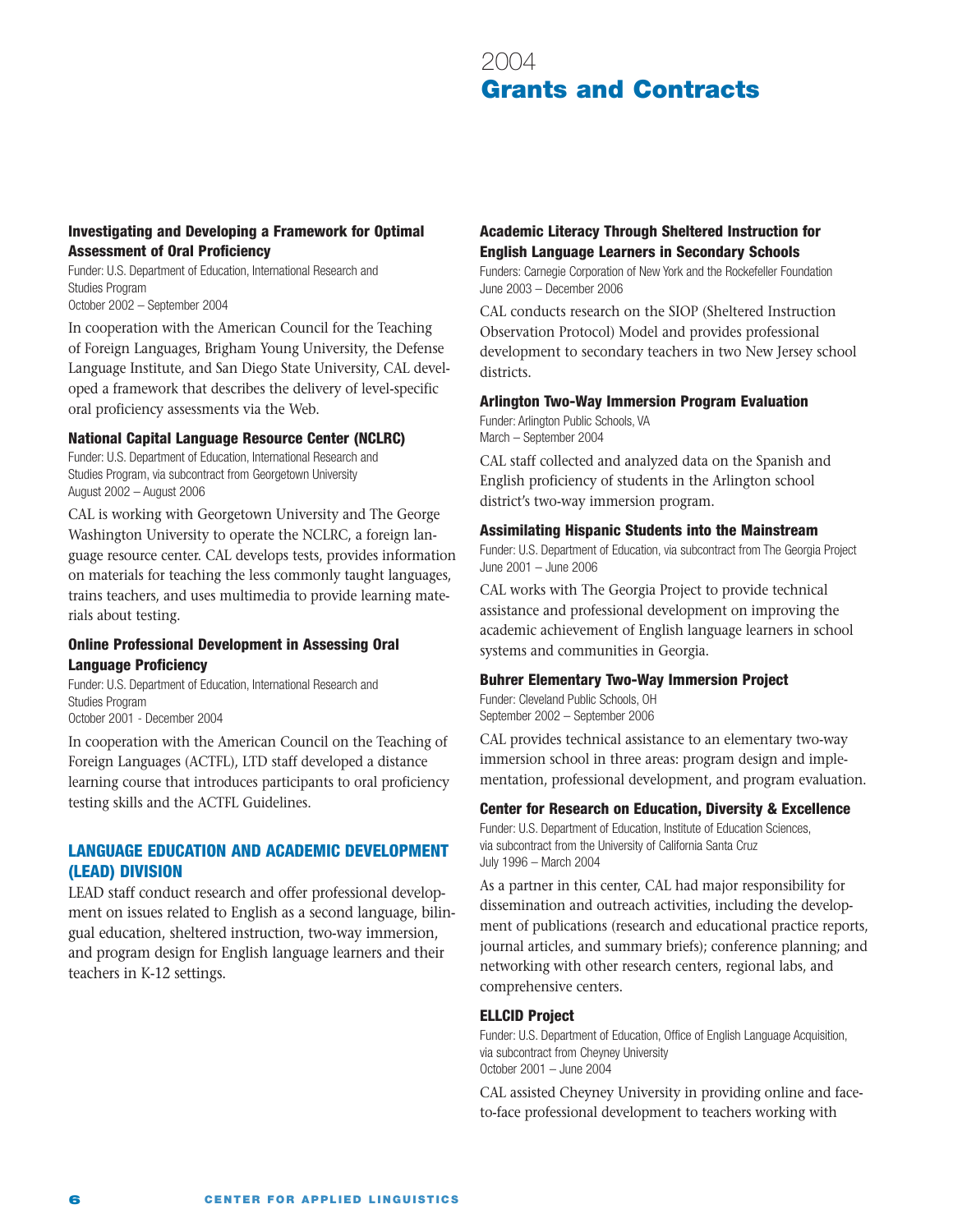English language learners in the Chester-Upland school district and helped analyze data on teacher change.

### **Maximizing Language and Literacy Outcomes for Spanish-Speaking Children**

Funder: U.S. Department of Education, via subcontract from the University of Houston

October 2003 – September 2008

CAL supports the development, implementation, and evaluation of research-based models for two major approaches to the education of English language learners—structured English immersion and transitional bilingual education—to determine the impact of the different program models on the performance of Spanish-speaking English language learners in Grades K–3.

#### **Training for All Teachers**

Funder: U.S. Department of Education, Office of English Language Acquisition, via subcontract from Teachers of English to Speakers of Other Languages October 2001 – September 2005

CAL provides staff development to middle school teachers in Montgomery County, Maryland, on standards-based sheltered instruction for English language learners.

#### **Two-Way Immersion Education**

Funder: U.S. Department of Education, Institute of Education Sciences, via subcontract from the University of California Santa Cruz July 1996 – June 2004

This research project, conducted under the auspices of the Center for Research on Education, Diversity & Excellence, expanded on previous research and probed instructional outcomes, student populations, long-term effects, and articulation issues in two-way immersion education.

### **Two-Way Immersion Outreach and Information Dissemination**

Funder: Illinois Resource Center July 2004 - June 2005

The Illinois Resource Center provides support for CAL's nationwide two-way immersion (TWI) outreach and public relations efforts, including TWI Web pages and directories, an email bulletin, and responding to questions from the public.

### **FOREIGN LANGUAGE EDUCATION DIVISION**

The work of CAL's Foreign Language Education Division, which includes research, professional development, program evaluation, test design, and materials development, focuses on foreign language teaching and assessment at the elementary and secondary school levels.

### **Foreign Language Assistance Program (FLAP): Assessment and Evaluation**

Funder: U.S. Department of Education, Office of English Language Acquisition April – September 2004

CAL developed a guide to evaluation and reporting for FLAP grantees to help them establish realistic proficiency goals for the students in their programs, conduct effective student assessment and program evaluation activities, and prepare detailed performance reports for the funding agency.

#### **K-12 National Foreign Language Resource Center (NFLRC)**

Funder: U.S Department of Education, International Research and Studies Program, via subcontract from Iowa State University October 2002 – August 2006

CAL conducts four activities for the Iowa State University NFLRC, addressing various aspects of language assessment that are critical to enhancing high quality, standards-based foreign language instruction at the elementary school level.

### **Northeast and Islands Regional Educational Laboratory at Brown University - Foreign Language Project**

Funder: U.S. Department of Education, Institute of Education Sciences, via subcontract from Brown University January 2001 – December 2005

CAL provides foreign language resources and training to educators as part of its participation in this Regional Educational Laboratory.

#### **South Carolina Student Oral Proficiency Assessment**

Funder: South Carolina Department of Education April 2004 – June 2008

CAL is administering the *Student Oral Proficiency Assessment (SOPA)* annually in French, German, and Spanish in Rock Hill School District, South Carolina, to assess the listening and speaking skills of elementary school children. ▲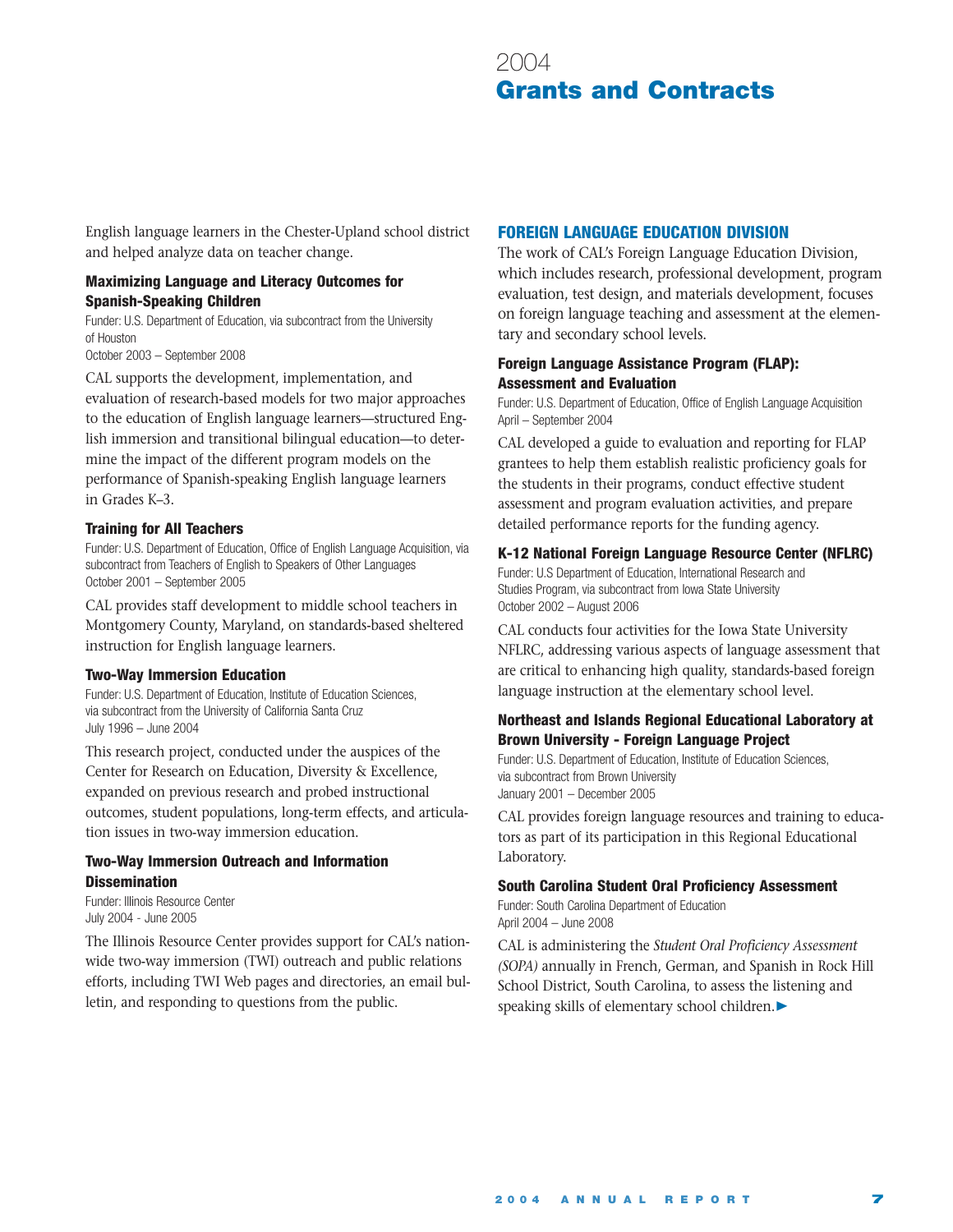## **Student Oral Proficiency Assessment (SOPA): A Web-Based Course**

Funder: U.S. Department of Education, International Research and Studies Program October 2004 – September 2006

This project entails the development and delivery of a Webbased *SOPA* familiarization training course for foreign language educators working in Grades K-8.

## **LANGUAGE IN SOCIETY DIVISION**

Language in Society staff conduct research on language use and apply the findings of sociolinguistic research to the resolution of social and communication problems.

#### **BEEDE Professional Development Program Evaluation**

Funder: Brigham Young University May – September 2004

CAL conducted a formative evaluation of a distance learning program for teachers' bilingual/English as a second language endorsement.

#### **Do You Speak American? Curriculum Materials**

Funder: Ford Foundation, via subcontract from MacNeil Lehrer Productions March 2004 – May 2005

CAL developed and is disseminating a viewers guide and curriculum materials for using the PBS video *Do You Speak American?* with high school and college students.

#### **Do You Speak American? Teacher Development Materials**

Funder: Carnegie Corporation of New York, via subcontract from MacNeil Lehrer Productions

July 2004 - May 2005

CAL developed materials on dialects and registers for use in teacher professional development activities involving the PBS video *Do You Speak American?*

### **Expanding Educational Opportunities in Linguistically Diverse Societies**

Funder: Ford Foundation August 2003 – November 2004

CAL revised and reprinted the report, *Expanding Educational Opportunities in Linguistically Diverse Societies*, and prepared a summary document based on the report in English, French, and Spanish for international distribution.

#### **Ghana - Improved Quality and Access to Basic Education**

Funder: U.S. Agency for International Development, via subcontract from the Education Development Center May 2004 – May 2009

CAL is assisting the Ghana Education Service in the development and implementation of literacy standards and is advising them on the addition of an English component to a mother tongue literacy program.

### **Improving the Academic Performance of English Language Learners**

Funder: Massachusetts Department of Education, via subcontract from the School for International Training July 2003 – June 2004

CAL supported teams from Massachusetts' Language Education Agencies in planning their use of state English language proficiency benchmarks to modify their curriculum and instruction.

### **Northeast and Islands Regional Educational Laboratory at Brown University – Dual Language Toolkit**

Funder: U.S. Department of Education, Institute of Education Sciences, via subcontract from Brown University January 2001 - December 2005

As a partner in this Regional Educational Lab, CAL is preparing a toolkit on dual language instruction and parent partnerships. ■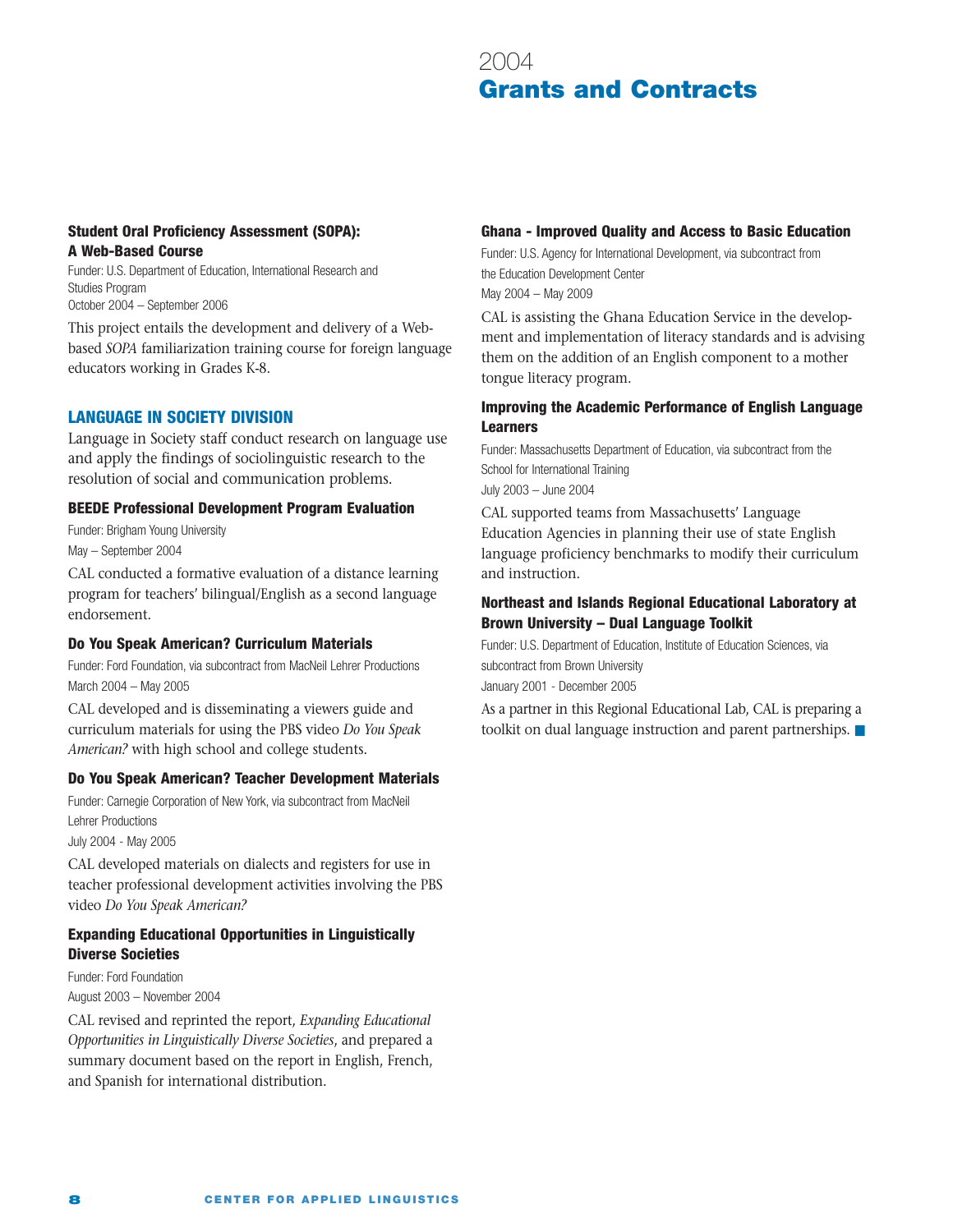## 2004 **Publications and Electronic Resources**

CAL publishes a variety of resources to meet the needs of educators, administrators, policymakers, refugee service providers, businesses, and others interested in issues related to language and culture.



## **K-12 ESL AND BILINGUAL EDUCATION**

#### **Videos**

*Engaging Students In Reading Comprehension Using Instructional Conversations*

Produced by Peggy Estrada. VHS. In Spanish with English subtitles.

*Helping English Learners Succeed: An Overview of the SIOP Model* Produced by Justine Hudec & Deborah Short. DVD.

*The SIOP Model: Sheltered Instruction for Academic Achievement* Produced by Justine Hudec & Deborah Short. DVD.

#### **Guides and Professional Reference Books**

*Creating Access: Language and Academic Programs for Secondary School Newcomers* Deborah J. Short & Beverly A. Boyson

*Designing Effective Activity Centers for Diverse Learners: A Guide for Teachers at All Grade Levels* R. Soleste Hilberg, Ji-Mei Chang, & Georgia Epaloose

*The Dual Language Program Planner: A Guide for Designing and Implementing Dual Language Programs* Elizabeth R. Howard, Natalie Olague, & David Rogers

#### **Research Reports**

*The Development of Bilingualism and Biliteracy from Grade 3 to 5: A Summary of Findings from the CAL/CREDE Study of Two-Way Immersion Education* Elizabeth R. Howard, Donna Christian, & Fred Genesee

*Secondary School Newcomer Programs in the United States* Beverly A. Boyson & Deborah J. Short ▶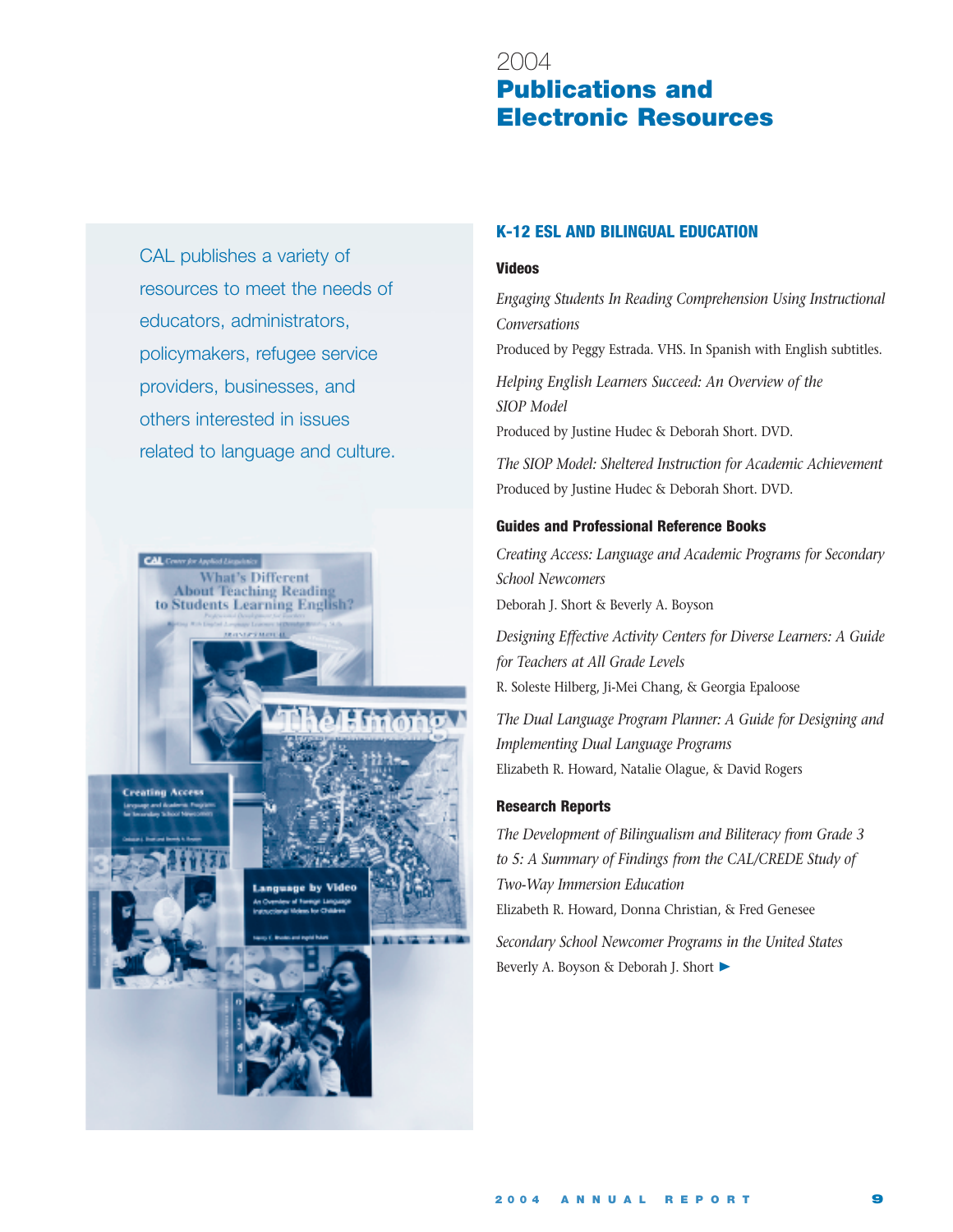## 2004 **Publications and Electronic Resources**

#### **Professional Development Materials**

*What's Different About Teaching Reading to Students Learning English?* Dorothy Kauffman & Lynda Franco

#### **Digests**

*CAL Digests, Series 1: Complete Collection*

*CAL Digests, Series 2: English Language Learners*

*CAL Digests, Series 3: Professional Development for Language Teachers*

*The SIOP Model Digest Series*

*Cultural Diversity and Language Socialization in the Early Years* Eunjin Park & Kendall King

*Establishing an Effective Newcomer Program* Deborah J. Short & Beverly A. Boyson

*Think Aloud Protocols: Teaching Reading Processes to Young Bilingual Students* Magaly Lavadenz

#### **Resource Compilation**

*Resources for Educators of English Language Learners*  Council of Chief State School Offices & Center for Applied Linguistics



**Digest Series 4** Foreign Language Education

CAL compiled several collections of favorite digests produced by the ERIC Clearinghouse on Languages and Linguistics and the Center for Research on Education, Diversity & Excellence (CREDE) to make this valuable information available for easy reference.

#### **FOREIGN LANGUAGE EDUCATION**

#### **Guides and Professional Reference Books**

*The Dual Language Program Planner: A Guide for Designing and Implementing Dual Language Programs* Elizabeth R. Howard, Natalie Olague, & David Rogers

*Language by Video: An Overview of Foreign Language Instructional Videos for Children*  Nancy C. Rhodes & Ingrid Pufahl

#### **Research Reports**

*The Development of Bilingualism and Biliteracy from Grade 3 to 5: A Summary of Findings from the CAL/CREDE Study of Two-Way Immersion Education* Elizabeth R. Howard, Donna Christian, & Fred Genesee

### **Digests**

*CAL Digests, Series 1: Complete Collection*

*CAL Digests, Series 3: Professional Development for Language Teachers*

*CAL Digest, Series, 4: Foreign Language Education*

*Action Research* Richard Donato

*Curricular Models for University African Language Programs* David Dwyer

*Second Language Acquisition and Technology: A Review of the Research*

Jean W. LeLoup & Robert Ponterio

*Teaching Foreign Languages to Children Through Video* Nancy Rhodes & Ingrid Puhfahl

#### **Brochure**

*Why, How, and When Should My Child Learn a Second Language?*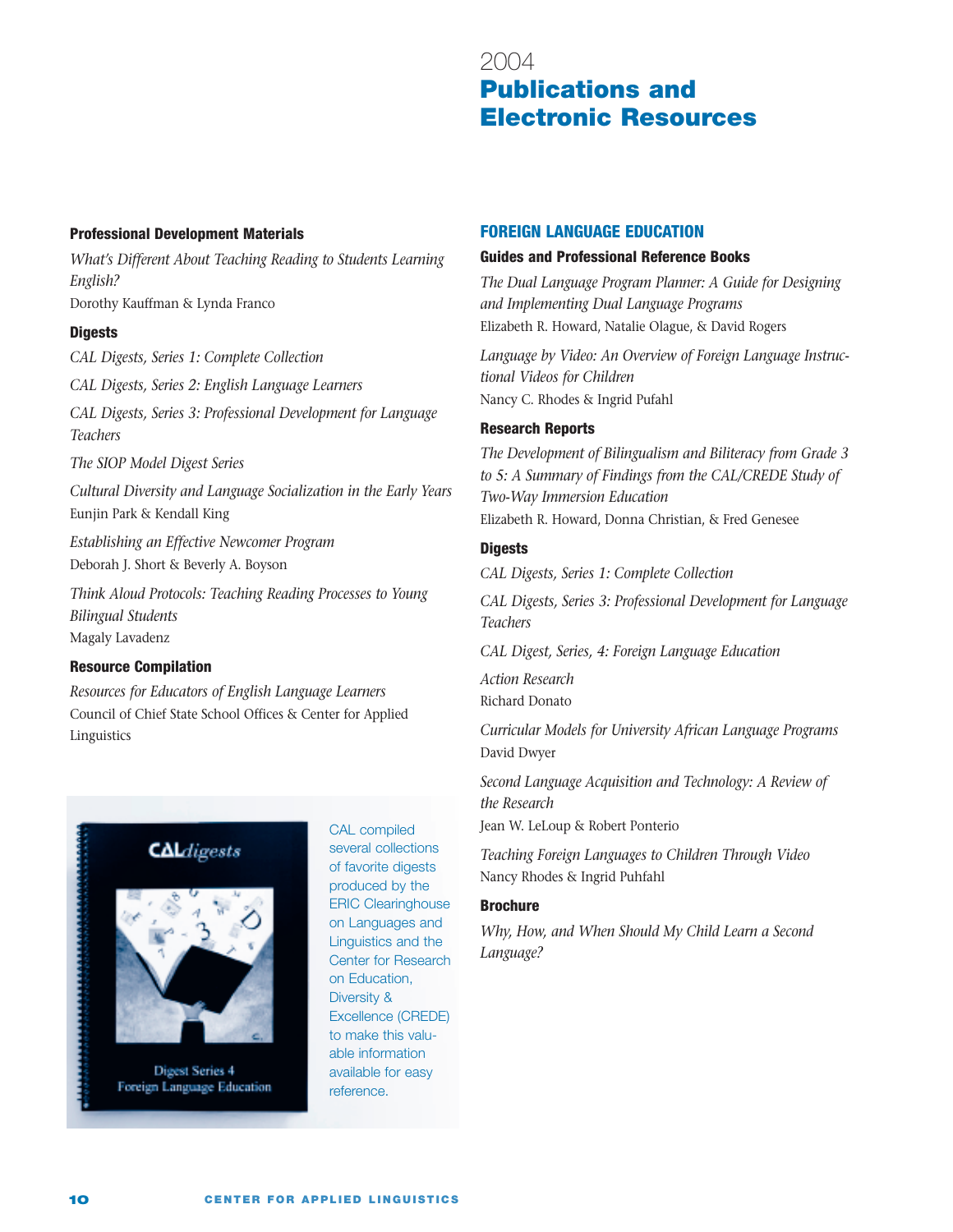## 2004 **Publications and Electronic Resources**

## **ESL for Adults**

## **Professional Development Materials**

*Practitioner Toolkit: Working with Adult English Language Learners* Center for Adult English Language Acquisition with the National Center for Family Literacy

## **Digests**

*Generation 1.5 Students and College Writing* Linda Harklau

*Issues in Improving Immigrant Workers' English Language Skills* Miriam Burt

*Research Insights on Second Language Writing Instruction* Ilona Leki

*Second Language Acquisition in Adults: From Research to Practice* Donna Moss & Lauren Ross-Feldman

*Valid, Reliable, and Appropriate Assessments for Adult English Language Learners* Dorry Kenyon & Carol Van Duzer

## **REFUGEES**

## **Video**

*Welcome to the United States: A Guidebook for Refugees*  (English, rev. ed.) Cultural Orientation Resource Center. VHS and DVD. (See accompanying *Welcome to the United States* guidebook below.)

## **Guides**

*Welcome to the United States: A Guidebook for Refugees* (English, rev. ed.) Cultural Orientation Resource Center. (See accompanying video above.) *Welcome to the United States: A Guidebook for Refugees* (Somali

translation) Cultural Orientation Resource Center

## **Culture Profile**

*The Hmong: An Introduction to Their History and Culture* Cultural Orientation Resource Center

## **ONLINE RESOURCES**

In 2004, CAL developed and launched a new Resources section of its Web site to provide information on free publications, Web sites, organizations of interest, databases, and other online resources.

Visit **www.cal.org/resources.**

**Centers** http://www.cal.org/resources/centers.html

**Databases and Directories** http://www.cal.org/resources/databases.html

**Projects** http://www.cal.org/resources/projects.html

**Online Resources**

Ask the Language Expert; Resource Guides Online http://www.cal.org/resources/onlineresources.html

**Links**

http://www.cal.org/links/index.html

Many of CAL's products are available in both print and electronic formats. To find an electronic version of a publication on the CAL Web site, visit **www.cal.org**. Products for sale can be purchased from the CAL Store at **calstore.cal.org**. ■

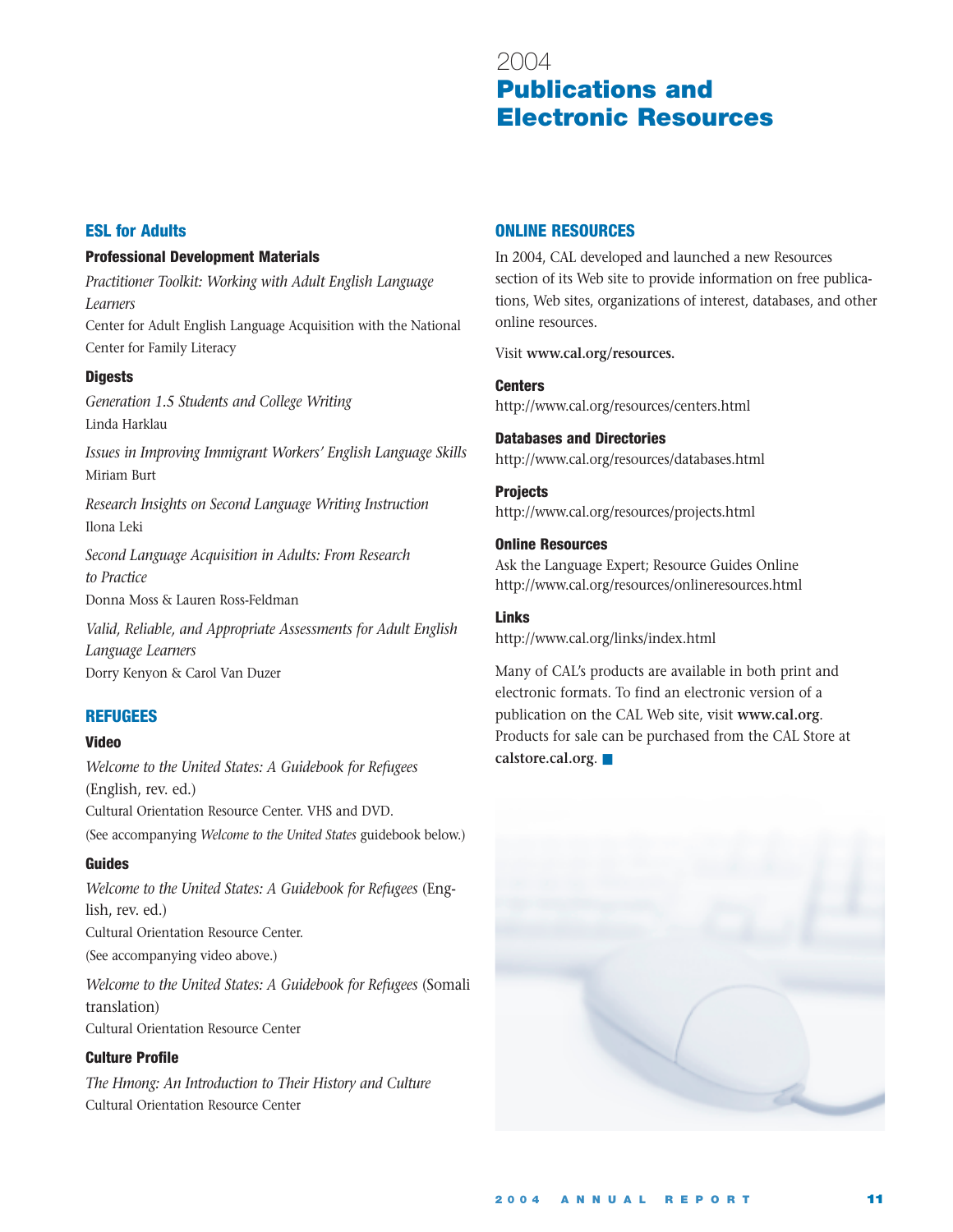# 2004 **CAL Services**

*CAL staff members and consultants provide a wide range of professional services for schools, districts, state education departments, refugee service providers, and other clients. CAL Services include* 

- Training for *BEST Plus* test administrators and trainers
- Training of trainers, using professional development materials produced by CAL, for educators working with English language learners
- Professional development on using the Sheltered Instruction Observation Protocol (SIOP) Model
- Workshops on administering the *Early Language Learning Oral Proficiency Assessment (ELLOPA)* and the *Student Oral Proficiency Assessment (SOPA)*
- Professional development for teachers in K-12 ESL and bilingual education programs

The clients we served in 2004 are listed below.

#### **BEST Plus Training**

In 2004, *BEST Plus* training was conducted in 21 states: Alabama, Colorado, Georgia, Idaho, Kentucky, Maine, Maryland, Massachusetts, Minnesota, Montana, New Mexico, New York, Ohio, Oregon, Pennsylvania, South Dakota, Texas, Utah, Virginia, Wisconsin, and Wyoming. Nationally, there are now over 5,000 trained *BEST Plus* test administrators.

#### **Training of Trainers**

Clackamas Community College, OR Education Development Center, MA Goose Creek Consolidated Independent School District, TX Little Rock School District, AR Office of Superintendent of Public Instruction, WA

#### **SIOP® Model Workshops**

Beaufort County School District, SC Boca Raton Public Schools and Lynn University, FL Chelsea School System, MA Delaware Union Education Department, OH District of Columbia Public Schools Hartford Public Schools, CT Highland Elementary School, Silver Spring, MD Houston Independent School District, TX Lee High School, Houston, TX Hunterdon County Board of Education, NJ Lancaster City Schools, PA Minneapolis Public Schools, MN New Jersey Department of Education Rowan University, NJ New York City Department of Education, NY Waterloo Public Schools, IA White Plains Public Schools, NY

#### **ELLOPA and SOPA Workshops**

Charlotte-Mecklenburg Public Schools, NC City Schools of Decatur, GA East Brunswick School District, NJ Fairfax County Public Schools, VA Forest Hills Public Schools, Ada, MI Hackettstown Public Schools, NJ Houston Independent School District, TX JCPS Gheens Academy, Louisville, KY West Virginia Department of Education, Morgantown Poquoson City Schools, VA Ramapo School District, NY Virginia Beach Public Schools, VA Wake Forest University, Winston-Salem, NC Walnut Valley Unified School District, CA Wellesley Public Schools, MA Wyoming Department of Education, Casper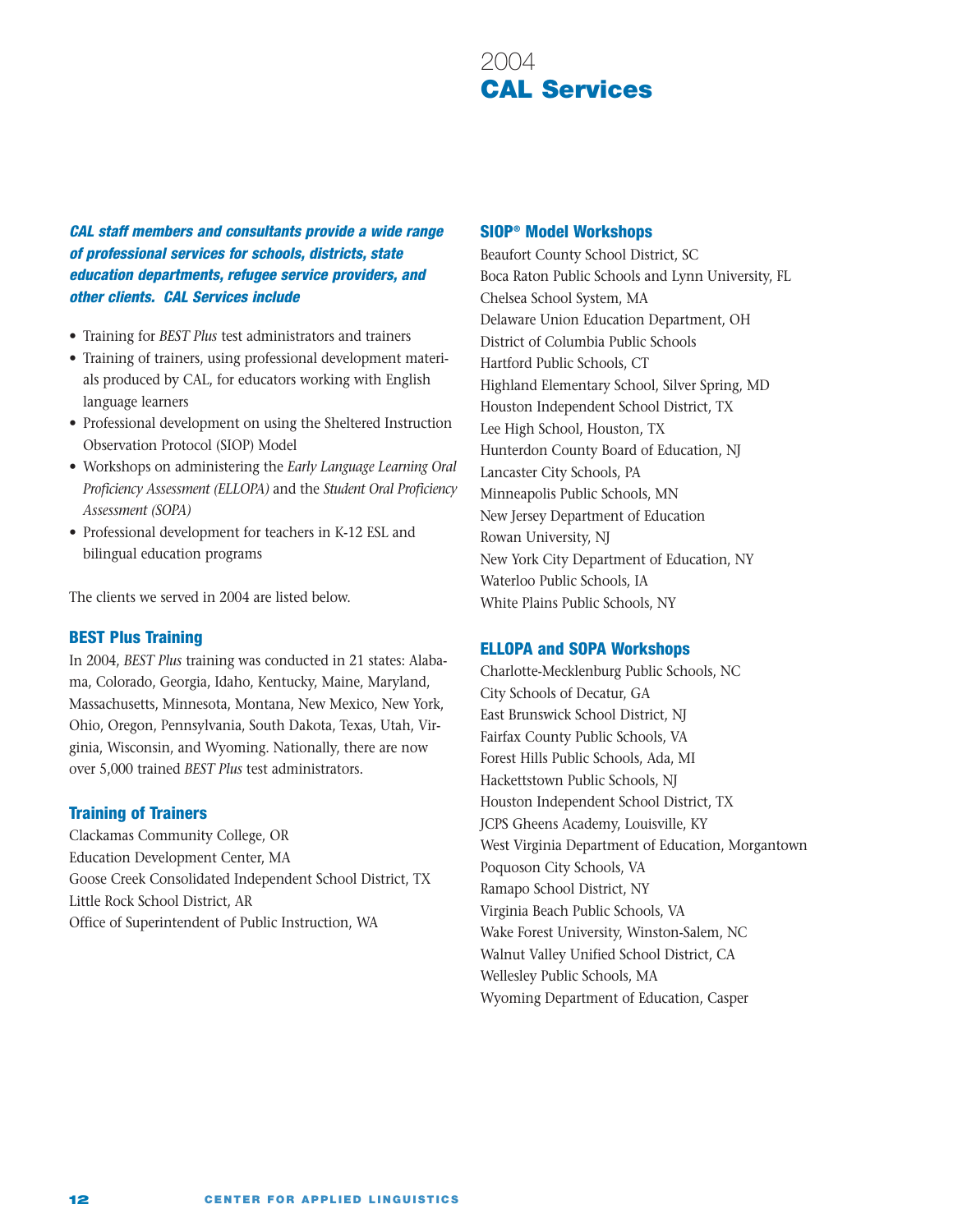# 2004 **CAL Services**



## **Professional Development for Teachers in K-12 ESL and Bilingual Education Programs**

Arlington Public Schools, VA Berry College, GA DeKalb Public Schools, GA District of Columbia Public Schools Emporia State University, KS Grand Rapids Public Schools, MI Intermediate Unit, Chester County, PA Jefferson County Schools, WV Lancaster-Lebanon Intermediate Unit, PA Magdalena Schools, NM Montana Office of Public Instruction Mukilteo School District, WA North Dakota Department of Public Instruction Shawnee Mission School District, KS St. Louis Public Schools, MO Stocking School, MI White Plains Public Schools, NY

■

CAL provides a variety of professional development, technical assistance, and other services to clients, many using research-based materials and curricula developed by CAL staff, including *BEST Plus* and SIOP materials, shown here.

*BEST Plus* is an oral English proficiency test for adults that starts with the training of test administrators.

Professional development workshops on the SIOP Model provide strategies and best practices for K-12 classroom, subject-area, ESL, and bilingual teachers.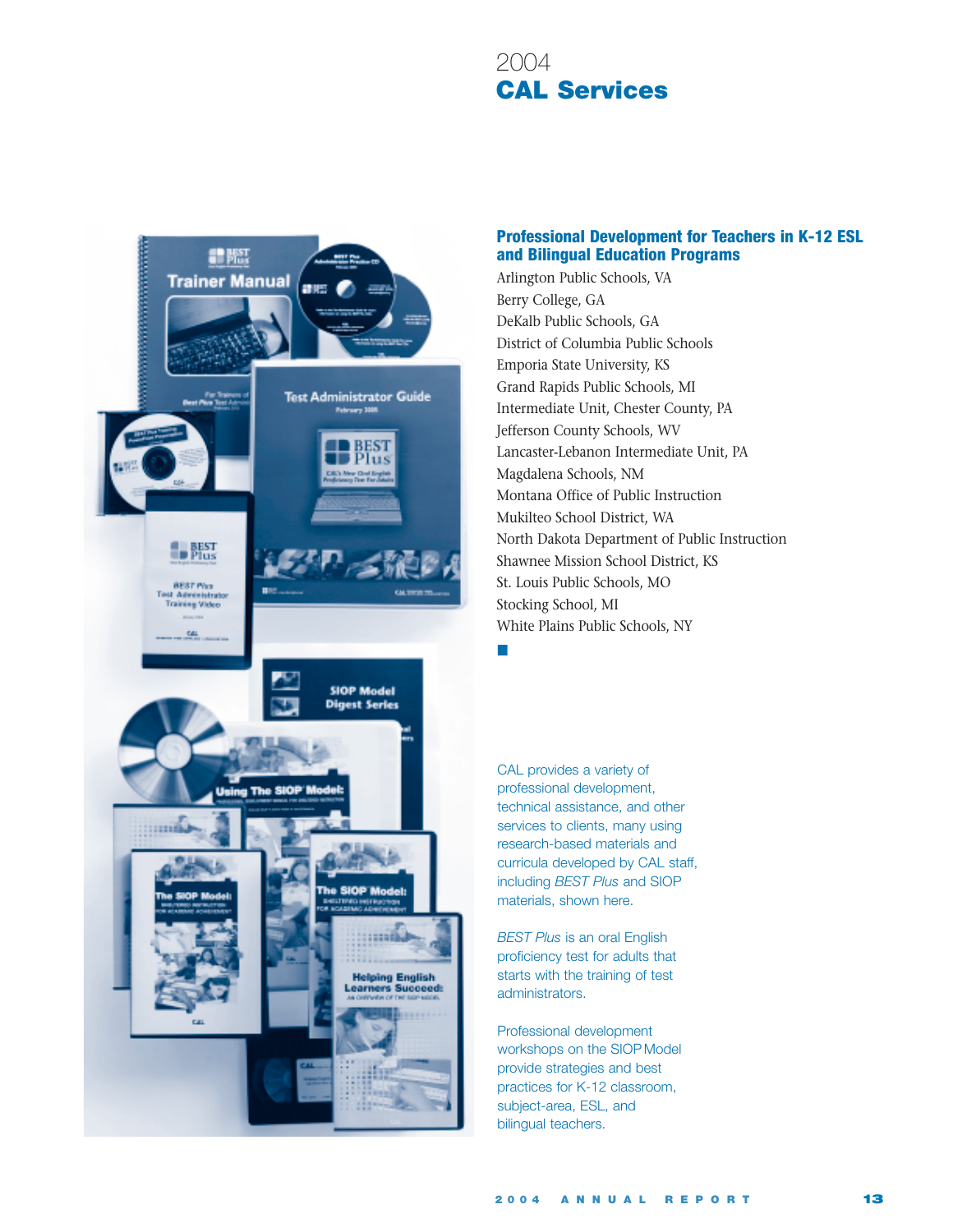## Center for Applied Linguistics **Statements of Financial Position**

(Unaudited)

AS OF SEPTEMBER 30, 2004 AND 2003

|                                             | 2004       | 2003       |
|---------------------------------------------|------------|------------|
| <b>Assets</b>                               |            |            |
| <b>Current Assets</b>                       |            |            |
| Cash                                        | \$589,133  | \$ 843,925 |
| <b>Accounts Receivable</b>                  |            |            |
| <b>Billed Contracts and Grants</b>          | 360,304    | 803,992    |
| <b>Unbilled Receivables</b>                 | 961,886    | 683,946    |
| Advances and Other Receivables              | 498,077    | 224,458    |
| Prepaid Expenses                            | 43,839     | 35,332     |
| <b>Total Current Assets</b>                 | 2,453,239  | 2,591,653  |
| Investments                                 | 2,155,342  | 1,867,853  |
| <b>Property and Equipment</b>               |            |            |
| Furniture and Equipment                     | 326,465    | 408,023    |
| Leasehold Improvements                      | 28,883     | 23,883     |
|                                             | 355,348    | 431,906    |
| Less: Accumulated Depreciation              | (204, 160) | 275,832)   |
| Net Property and Equipment                  | 151,188    | 156,074    |
| <b>Other Assets</b>                         |            |            |
| Deposits                                    | 28,244     | 28,244     |
| <b>Video Production Cost</b>                |            |            |
| (Net of amortization of \$15,875 and \$-0-) | 47,625     | 63,500     |
| <b>Total Other Assets</b>                   | 75,869     | 91,744     |
| <b>Total Assets</b>                         | 4,835,638  | 4,707,324  |
| <b>Liabilities and Net Assets</b>           |            |            |
| <b>Current Liabilities</b>                  |            |            |
| <b>Accounts Payable</b>                     | 522,945    | 539,102    |
| <b>Accrued Wages</b>                        | 327,857    | 302,415    |
| Billings in Excess of Costs and Revenues    | 20,539     | 27,019     |
| Deferred Revenue                            | 147,031    | 326,696    |
| Deferred Rent                               | 16,773     | 4,534      |
| <b>Total Current Liabilities</b>            | 1,035,145  | 1,199,766  |
| <b>Deferred Rent</b>                        | 127,480    | 144,259    |
| <b>Total Liabilities</b>                    | 1,162,625  | 1,344,025  |
| <b>Net Assets</b>                           |            |            |
| Unrestricted                                | 3,573,013  | 3,263,299  |
| <b>Permanently Restricted</b>               | 100,000    | 100,000    |
| <b>Total Net Assets</b>                     | 3,673,013  | 3,363,299  |
| <b>Total Liabilities and Net Assets</b>     | 4,835,638  | 4,707,324  |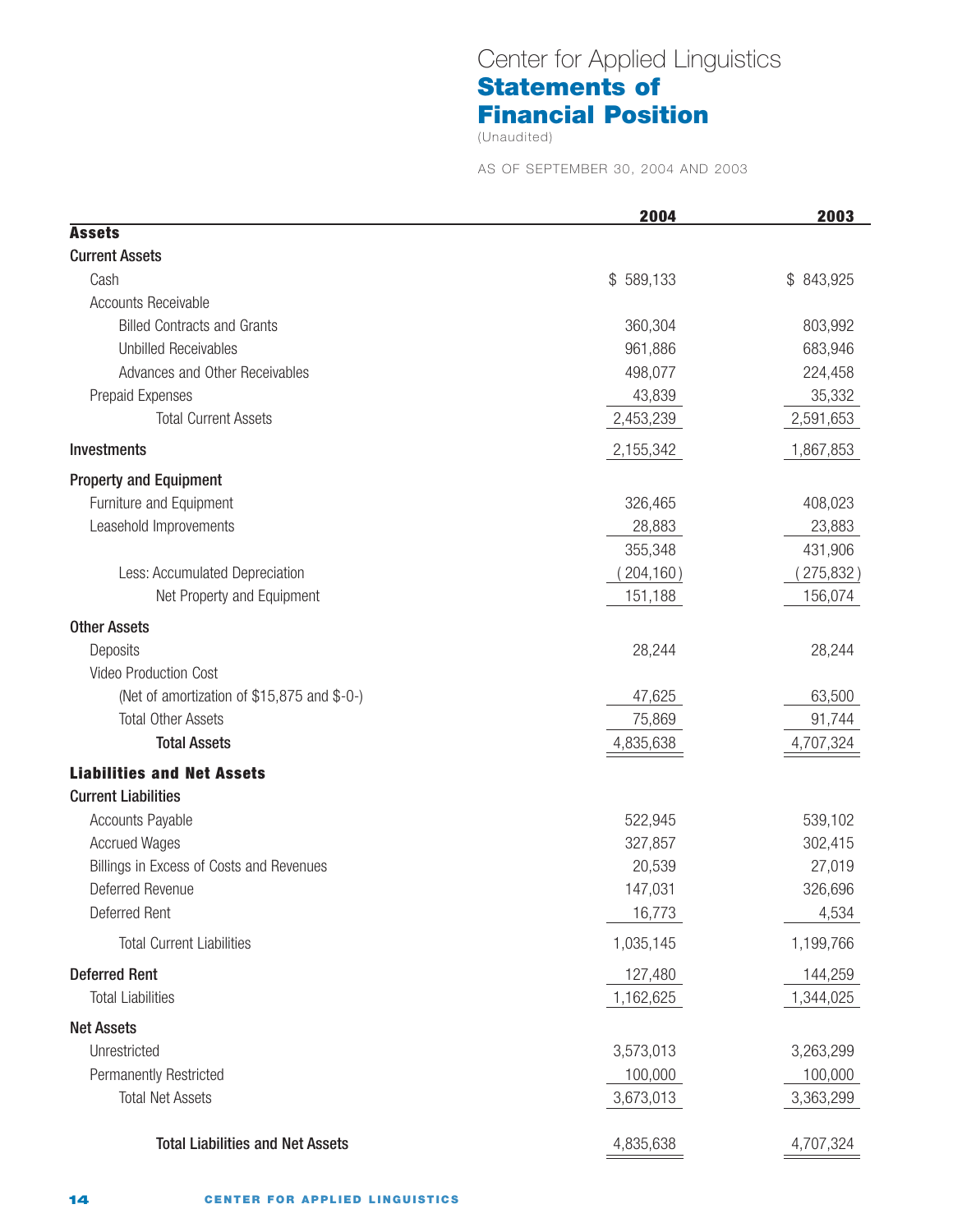# Center for Applied Linguistics **Statements of Activities and Changes in Net Assets**

(Unaudited)

FOR THE YEARS ENDED SEPTEMBER 30, 2004 AND 2003

|                                     | 2004        | 2003        |
|-------------------------------------|-------------|-------------|
| <b>Unrestricted Net Assets</b>      |             |             |
| Support and Revenues                |             |             |
|                                     | \$3,820,931 | \$4,566,261 |
|                                     | 1,866,254   | 970,303     |
|                                     | 1,177,509   | 684,164     |
|                                     | 630,985     | 404,140     |
|                                     | 623,677     | 551,618     |
|                                     | 1,150       | 31,610      |
|                                     | 8,120,506   | 7,208,096   |
| Expenses                            |             |             |
| Program Services                    |             |             |
|                                     | 3,559,254   | 4,429,551   |
|                                     | 1,828,557   | 826,179     |
|                                     | 908,964     | 643,890     |
|                                     | 412,464     | 332,400     |
|                                     | 609,724     | 358,494     |
|                                     | 378,144     | 362,284     |
|                                     | 7,697,107   | 6,952,798   |
| <b>Supporting Services</b>          |             |             |
|                                     | 243,019     | 164,254     |
|                                     |             | 7,117,052   |
| Increase in Unrestricted Net Assets |             |             |
|                                     | 180,380     | 91,044      |
|                                     | 129,334     | 152,984     |
|                                     | 309,714     | 244,028     |
|                                     | 3,363,299   | 3,119,271   |
|                                     |             | \$3,363,299 |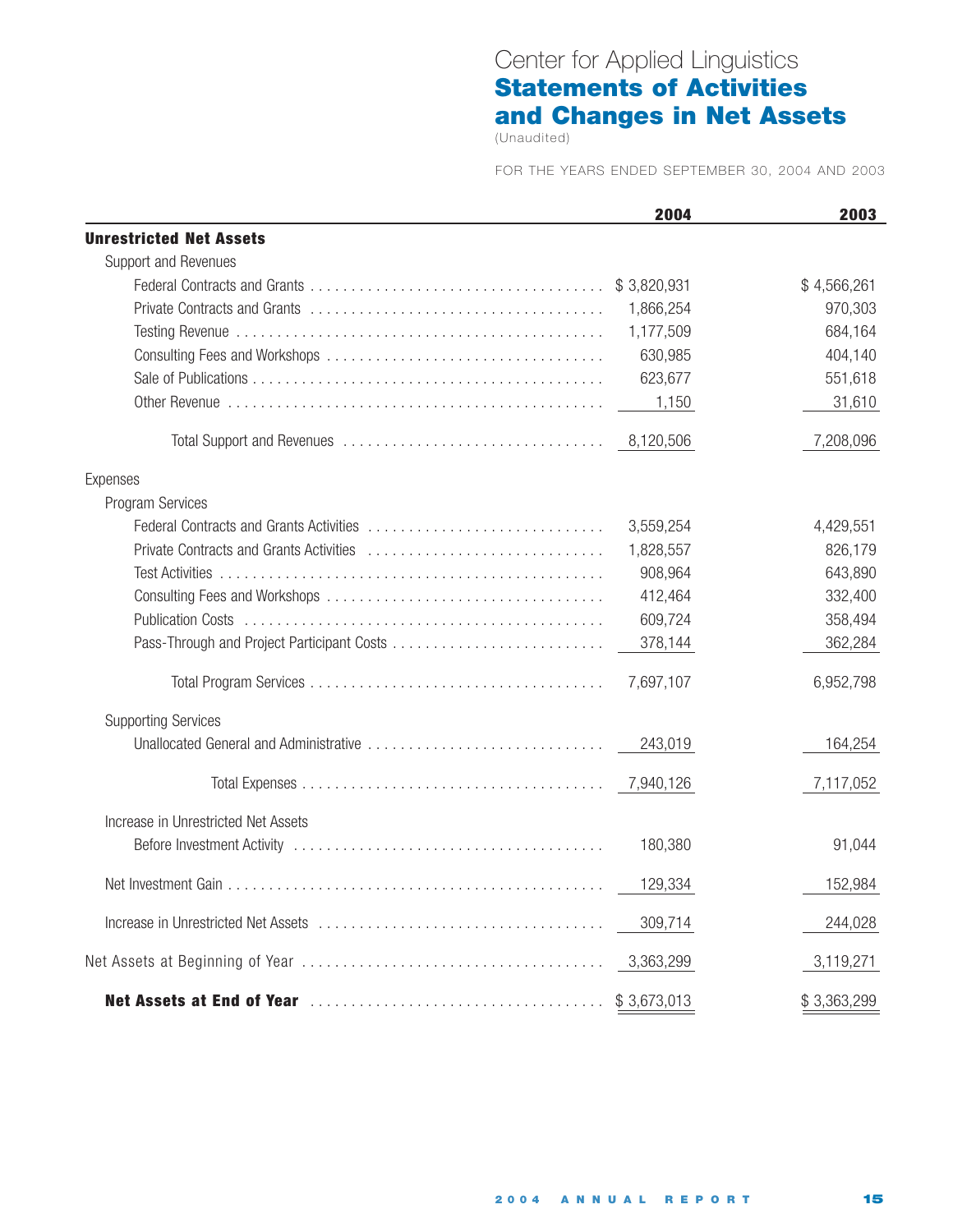# 2004 **CAL Staff and Associates**

## **President's Office**

Donna Christian *President*

## Susan Zapata

#### **Computer Services**

Sally Morrison Huy Nguyen Sabrina Parker Titi Phommachanh

#### **Consultants**

Joshua Levin Christopher Montone Luan Nguyen Hong-Quang Pho Nam Pho Vincent Sagart

#### **Finance and Facilities**

Earl Staubs *Director of Financial Services*

Vernon Davis Lolita Hewitt-King Curtis Lynch Dan Singh

#### **Personnel**

Ann Wentworth Sayles *Director of Personnel Services*

Saundra Palmer Phyllis Pointer-Tate

#### **Marketing**

Sophia Birdas Susan Gilson

**G.R. Tucker Fellow** Alexis Lopez

#### **Visiting Scholar**

Dzenyapha Nnam Mbi Ndong

### **Foreign Language Education**

Nancy Rhodes *Director* Guadalupe Hernández-Silva Lynn Thompson

#### **Consultants**

Susan Barfield Ingrid Pufahl Don Ranard Jennifer Ruby

## **Language and Culture Resources**

Joy Kreeft Peyton *Director*

Breana Abbott Sanja Bebic Lisa Biggs Sophia Birdas Miriam Burt Mary Jane Canale Lynn Fischer Dawn Flanagan Regina Hertz Dora Johnson Robin Kernodle Sally Morrison Donna Moss Craig Packard Elizabeth Peterson Jeanne Rennie Betty Ansin Smallwood Sharyl Tanck Lynda Terrill Carol Van Duzer Laurel Winston

### **Consultants**

Anne Costello Frank Finamore

## **Intern**

Erin Hamlet

### **Language and Literacy**

Grace Burkart *Director*

Igone Arteagoitia Christina Card Virginia Ceaser María Derrick-Mescua Judith Jameson Dotti Kauffman América Pinal

#### **Consultants**

Diane August

## **Language Education and Academic Development**

Deborah Short *Director*

Thomas Bauder Beverly Boyson Cate Coburn Bronwyn Coltrane Shannon Fitzsimmons Guadalupe Hernández-Silva Lindsey Hillyard Arieh Sherris Julie Sugarman Leonida Vizcarra

#### **Consultants**

Diane August Amy Crosson Ester de Jong Elizabeth Howard Dotti Kauffman Vickie Lewelling

### **Language in Society**

Carolyn Temple Adger *Director*

#### **Consultants**

Nancy Clair Susan Hoyle

#### **Interns**

Fatimah Muhamed Jeffrey Reaser

### **Language Testing**

Dorry Kenyon *Director*

Breana Abbott Basra Abdillahi-Chire Jim Bauman Helen Carpenter Christina Cavella Carmen Cross Leslie Daugherty Lauren Janzen Dora Johnson Mohammed Louguit David MacGregor Valerie Malabonga Margaret Malone Fortune McLemore Jessica Motz Ellen Parkhurst América Pinal Alicia Rasmussen Willow Ryu Regina Van Horne Paula Winke Laurel Winston Sarah Young

### **NCLRC Interns**

Rajaa Aquil Colleen Gallagher Meg Montee

#### **Summer Interns**

Elizabeth Kenyon Ana Luz Portillo Christopher Saaybye Larry Thomas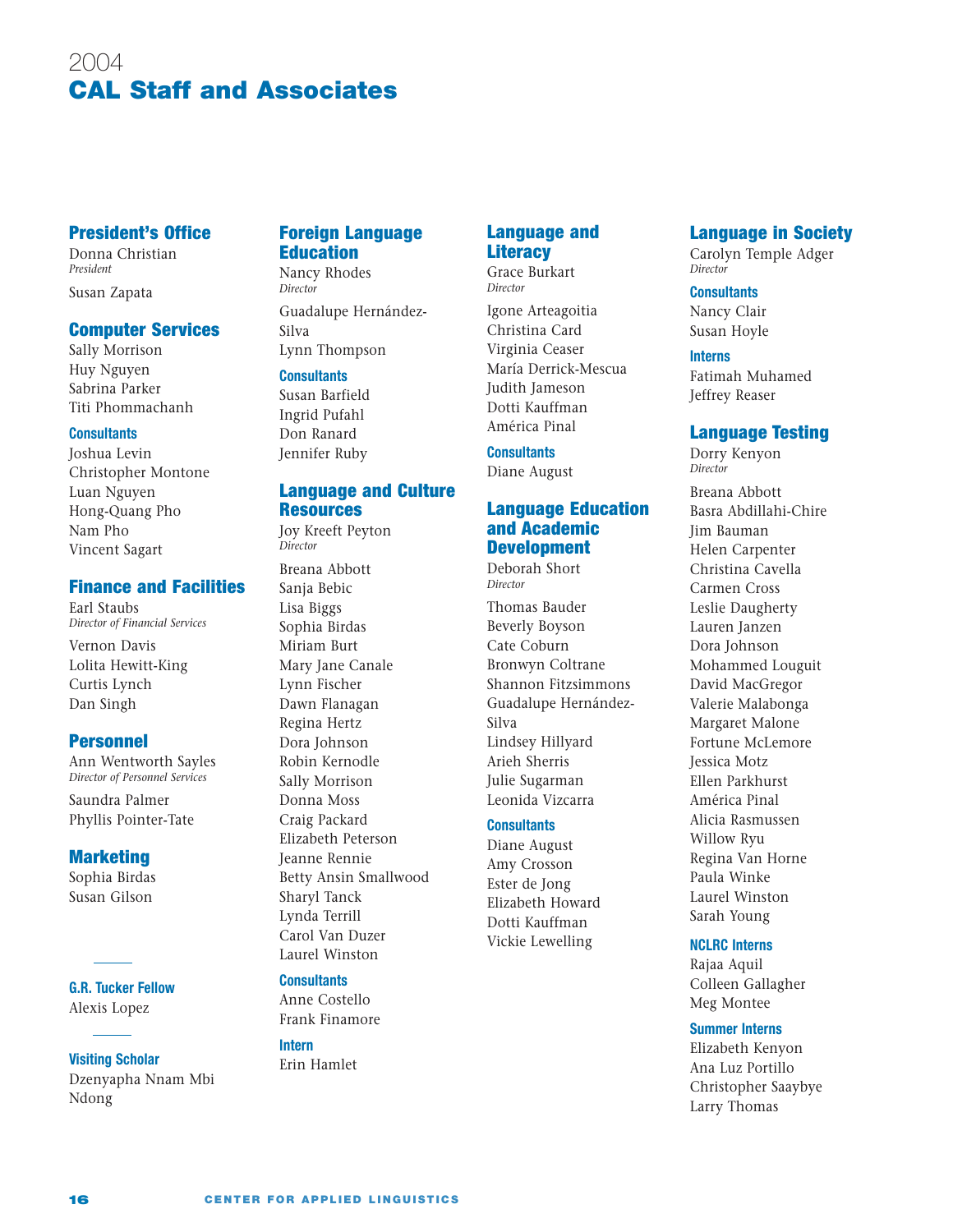## 2004 **CAL Board of Trustees**

# 2004 **CAL Officers**

Tony Sarmiento, Chair *Senior Service America*

Hernán LaFontaine, Vice Chair *Professor Emeritus, Southern Connecticut State University Councilman, City of Hartford*

Gerry Bogatz *MarketingWorks*

Richard L. Burns *Educational Testing Service, retired*

Donna Christian *Center for Applied Linguistics*

Koffi Edoh *World Bank, retired*

Diane Larsen-Freeman *English Language Institute, University of Michigan*

Geoffrey Nunberg *Stanford University*

June K. Phillips *Weber State University*

Walt Wolfram *North Carolina State University* Donna Christian *President*

Joy Kreeft Peyton *Vice President*

Ann Wentworth Sayles *Secretary*

Earl Staubs *Treasurer*

**Legal Counsel** Benjamin W. Boley *Goodwin Procter, LLP*